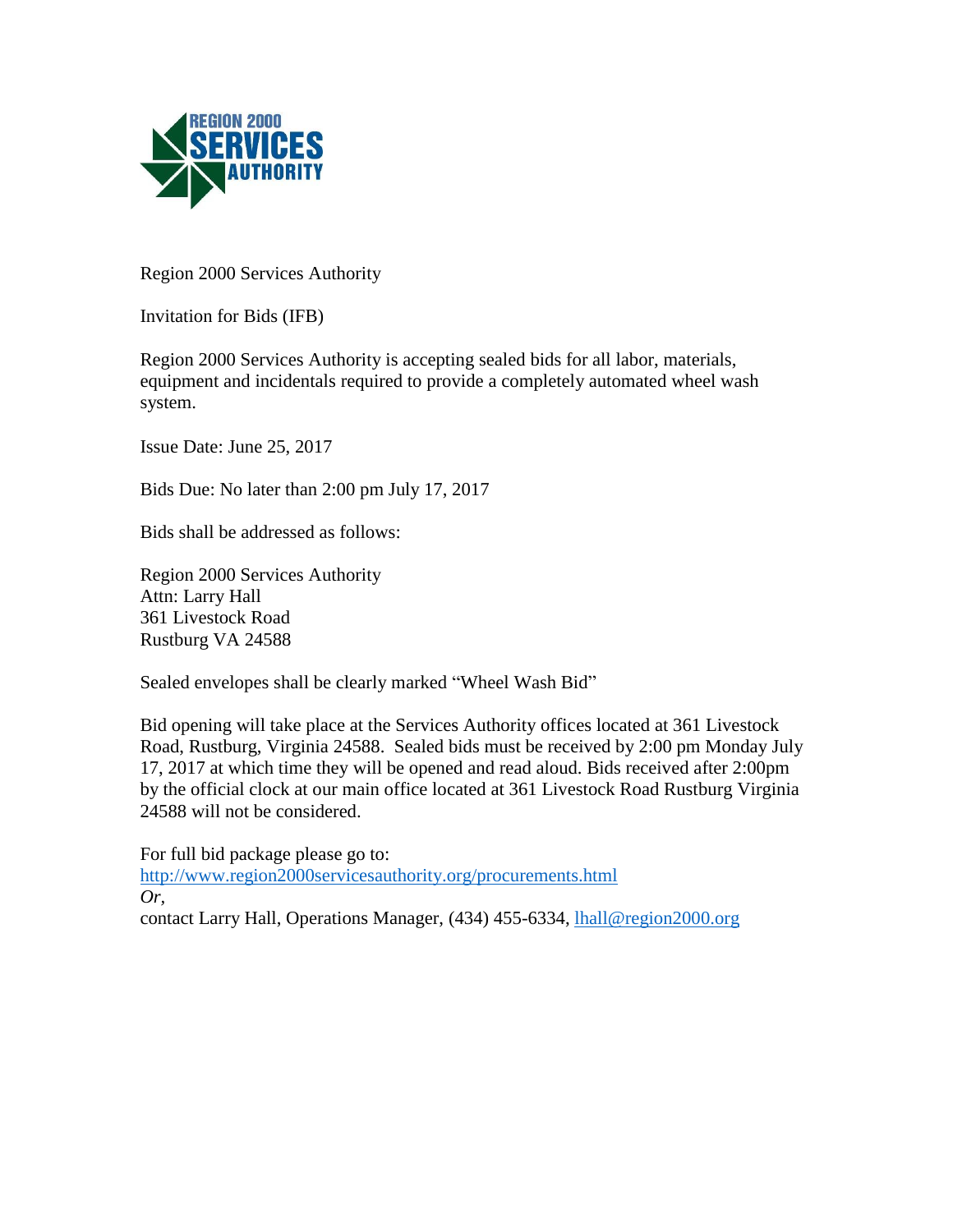

**Specifications:** 

# **Wheel Wash Systems**



# LEADING THE **CLEAN ROAD** REVOLUTION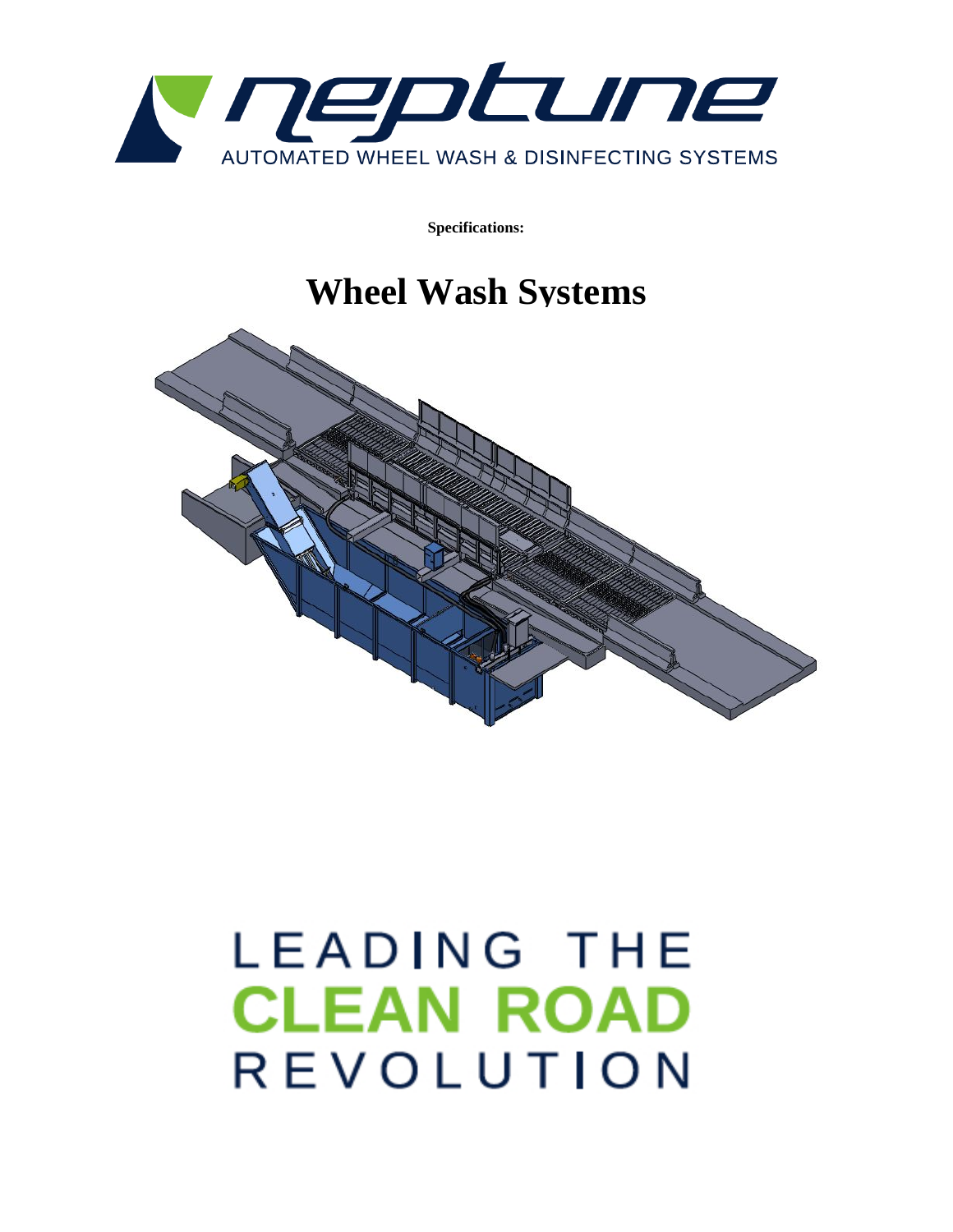

# **DETAILED DESCRIPTON**

## **MAXIMUS II - AUTOMATED WHEEL WASH SYSTEM TWO (2) FULL TIRE REVOLUTION DESIGN WITH WATER MANAGEMENT or equivalent**

#### **1.01 GENERAL NOTE**

- A. Contractor will furnish all labor, materials, equipment & incidentals required to provide a completely automated wheel wash system as specified herein.
- B. Contractor is responsible for obtaining all required building permits.

# **2.01 GENERAL SYSTEM DESCRIPTION**

- 2.1 Wash Unit
	- 1. The Neptune Automated Drive through Wheel Washing System, Model Maximus Two Standard Tire Revolution System is a modular wheel wash system that is suitable for all wheeled commercial vehicles and trailers. The Maximus II is designed for temporary or permanent application and is designed to easily interface with Neptune's prefabricated tank(s) or customer provided water recycling and solid separation tank(s). The use of dewatering tanks should not be permitted in this application due to the abrasive nature of the solids.
	- 2. The operation of each system is simple and requires no operator. As the vehicle approaches the wheel wash system, the wash cycle is automatically activated via Vehicle Sensor. A technically engineered spray system creates an effective washing result for the complete length of the vehicle as it slowly progresses through the wheel wash system at a walking speed. The Tread Blade construction of the drive surface in the wash area flexes open the tire profiles in combination with the spray wash system compliments the cleaning process. Neptune Wash Systems are specifically engineered using the principle of High volume and Low pressure to eliminate track out while offering the most rugged, dependable, and easily maintained system on the market to eliminate track out.
	- 3. The length of the wash cycle is determined by the operation conditions and the site requirements of the individual customer. The length of the cycle is easily and infinitely adjustable using a timer located at the electronic control cabinet. A wash cycle can be completed in 45 seconds to 1 ½ minutes depending on the amount of soil on the tires. The control panel is manufactured in the United States using American standard nonproprietary components that are configured specifically for each site in regards to timing, adjustability, and size of system.

**Design Advantage of the Maximus Series Wash Plants**: Neptune Maximus systems are designed to utilize a portable and highly versatile wash platform that incorporates internal drainage pans directly below industry leading 42" wide wash tread platforms. The 42" wash treads are 6" wider than competitor systems and allow for superior cleaning advantages due to the trajectory of the water spray. The internal drainage pans manage the flow of spent water



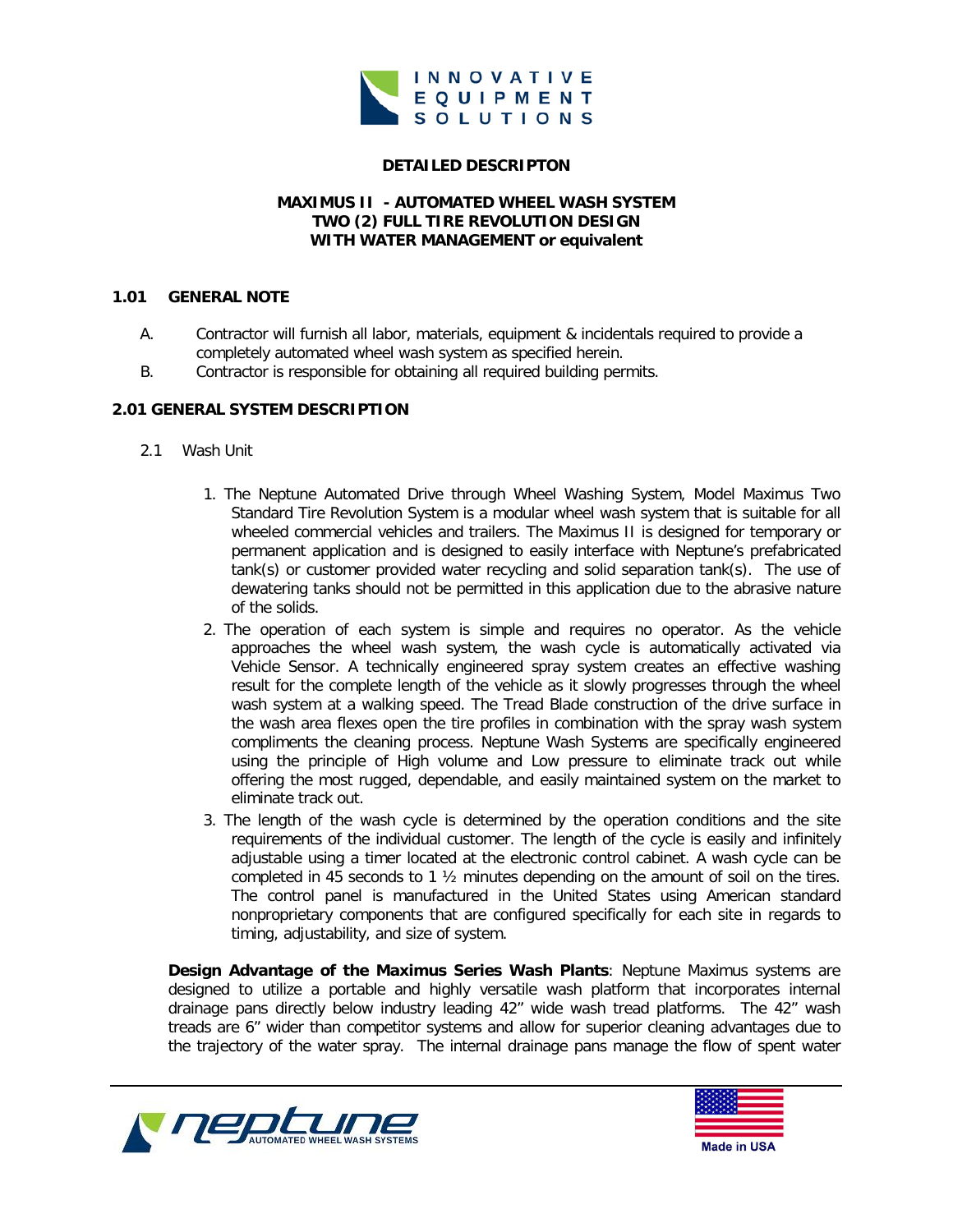

through the system in a superior fashion compared to other systems. **Please see section 3.0.1 for more information about the Wash Platform.**

#### 2.2 Water Management

- 1. The Maximus System specified herein has been designed with internal channels that run perpendicularly underneath the center wash areas. Each wash element on the system is constructed with an integrated, sloped floor that is designed to capture and discharge the wash water as the system is running. **As the system runs, the wash water gravity flows from the unit into the customer supplied adjacent settling basin via Two (2) return flumes that are supplied with the system.**
- 2. Each wash element on the Neptune System is constructed with an integrated sloped steel pan that is designed to capture and discharge the wash water as the system is running. Each 12-foot section of the wash elements has a discharge point into the support structure. As the system runs, the wash water gravity flows from the return flume(s) into the water recycling and solid separation tank. **Please note: The Neptune systems are equipped with two (2) discharge points on the 24 foot expanse to allow for rapid evacuation of the solids.**
- 3. Each Neptune Automated Wheel Wash Systems utilizes closed loop water recycling and solid separation technologies. The Wash Systems are most commonly coupled with a permanent or temporary water recycling and solid separation tank. These tanks can be either prefabricated metal or poured in place concrete structures. The prefabricated tanks are offered in a variety of layouts and functions and are easily installed. In the instance of pre-existing site water recycling pond(s), the system can be modified to take full advantage of most existing site assets.

**Design Advantage of the Maximus Series**: Neptune systems are designed to utilize a custom manufactured flocculent which greatly increases and optimizes the sedimentation process. **More information about Flocculent can be seen in section 3.5.**

4. As the water is deposited into the water recycling and solid separation tank, the flocculent shall be dispensed automatically in a small amount that causes the solids to bind together instantly, adding weight and causing the solids to fall to the bottom of the tank; allowing the clean water to be recycled.

> NOTE: Flocculent shall be offered in two different types, wet and dry. The wet flocculent is cost effective and easy to use, while the dry flocculent provides optically clear water and does not have to be kept from freezing. The flocculent shall help the tank to separate the solids and allow the water to be recycled. The solid waste settles out in the main chamber while the surface water flows over an overflow weir into the pump chamber to be re-used in the system. At installation, water recycling and solid separation tank is to be plumbed directly to the system and to the fresh water source to ensure a continued flow of fresh water.

5. The solids shall then need to be removed from the water-recycling tank. The method of removal will vary based on the customer's requirement. Prefabricated tanks allow for easy integration with the wash system, they are available with and without automatic solid removal.



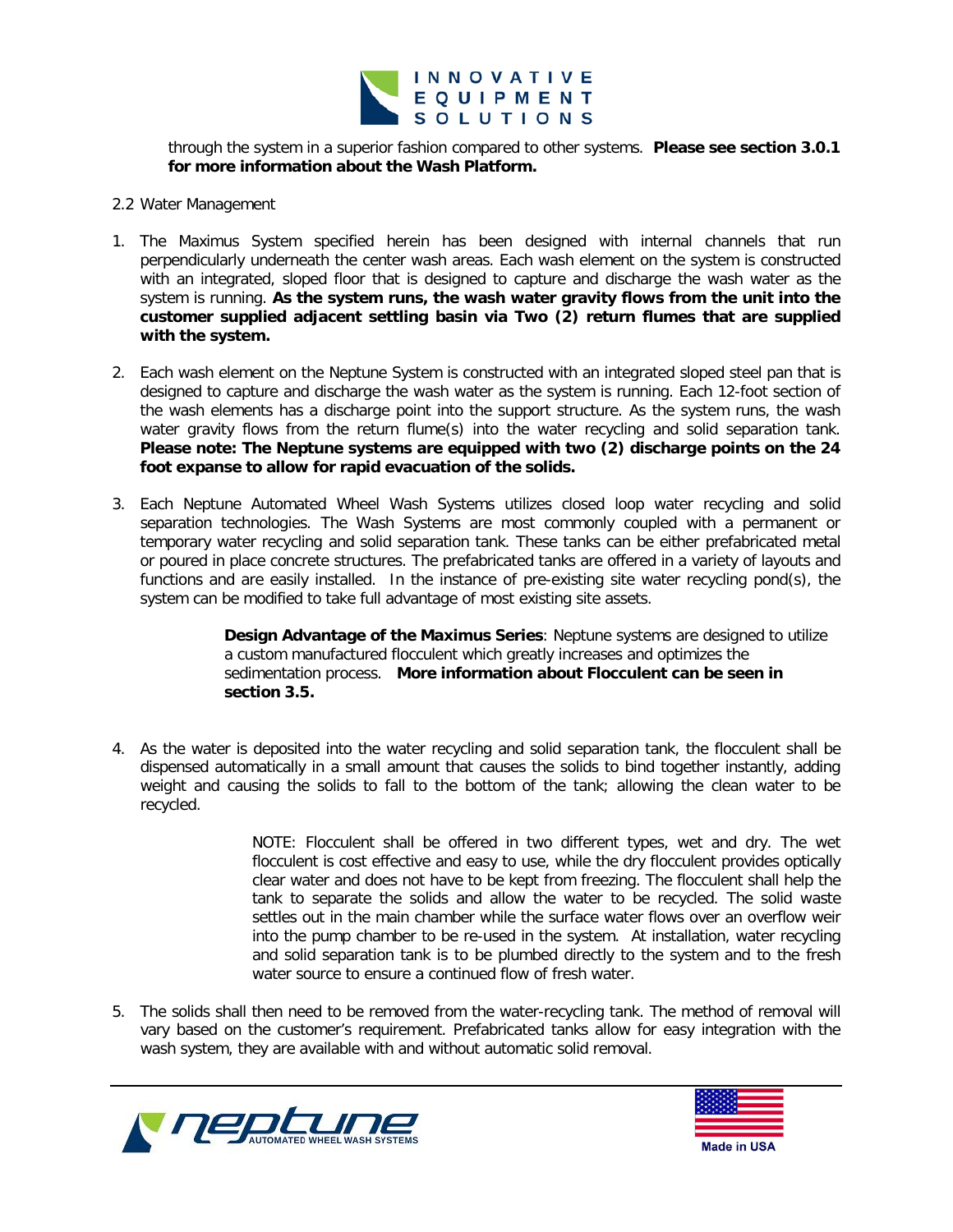

# **3.01 DETAILED SYSTEM DESCRIPTION**

#### 3.1. Wash Unit

- 1. Facility Description
	- a. The wheel wash system shall be designed to have a drive-through range designed for permanent site applications. The system shall deliver Two (2) full tire revolutions of cleaning power and will be suitable for all wheeled commercial vehicles and trailers that are permitted to drive on public roads. The system shall be supplied with an optimal water recycling system that will handle a throughput of up to sixty (60) vehicles per hour with a medium degree of soiling. The (G) Gravity flow system shall be designed to be fully installed into the ground. Other configurations are available.

**Design Advantage of the Maximus Series**: The width of the each wash element (one left/ one right) is 42". **This far exceeds the wash capacity of 36 inch washes offered on other systems.** This allows for the wash element to effectively wash the whole wheel assembly as it passes through the wash system.

- b. The System shall be designed to be fully automated so that as a vehicle approaches the wash system, the wash cycle will automatically activate via an electronic vehicle sensor. (The wash cycle time shall be variably adjustable depending on specific site conditions, which will be typically less than one (1) minute per cycle. A technically coordinated nozzle system consisting of both bottom and side nozzles shall be designed to effectively wash the entire tire profile, inner and outer wheel surface and part of the under chassis as the vehicle slowly drives through the wheel wash system. The use of angled rumble grids shall be integrated into the wash element construction to provide adequate flexing to open the tire profile to supplement the cleaning effect.
- c. The Maximus wheel wash system is designed to use high water volumes through a high velocity nozzle system at low pressures to create the optimal cleaning effect while minimizing overspray during the wash cycle.

# 2. Construction

- a. The wash elements shall consist of two (2) hot-dip galvanized wash elements, one left and one right side of a complete platform. Each element will be no less than 288" in length and no less than 42" in width allowing for two (2) full revolutions of an 11R24 tire. Each wash element shall be constructed of 4in Schedule 40 pipe with 4in schedule 40 stub-in for clean water supply.
- b. The wash element framing base shall be constructed with W4 I-Beam and three (3) 12-inch x 12-inch center discharge tubes which tie the two sides together, creating the wash plant platform. Fresh water runs from one side to the other using 3" Con-ag piping with Hammerlock clamps.



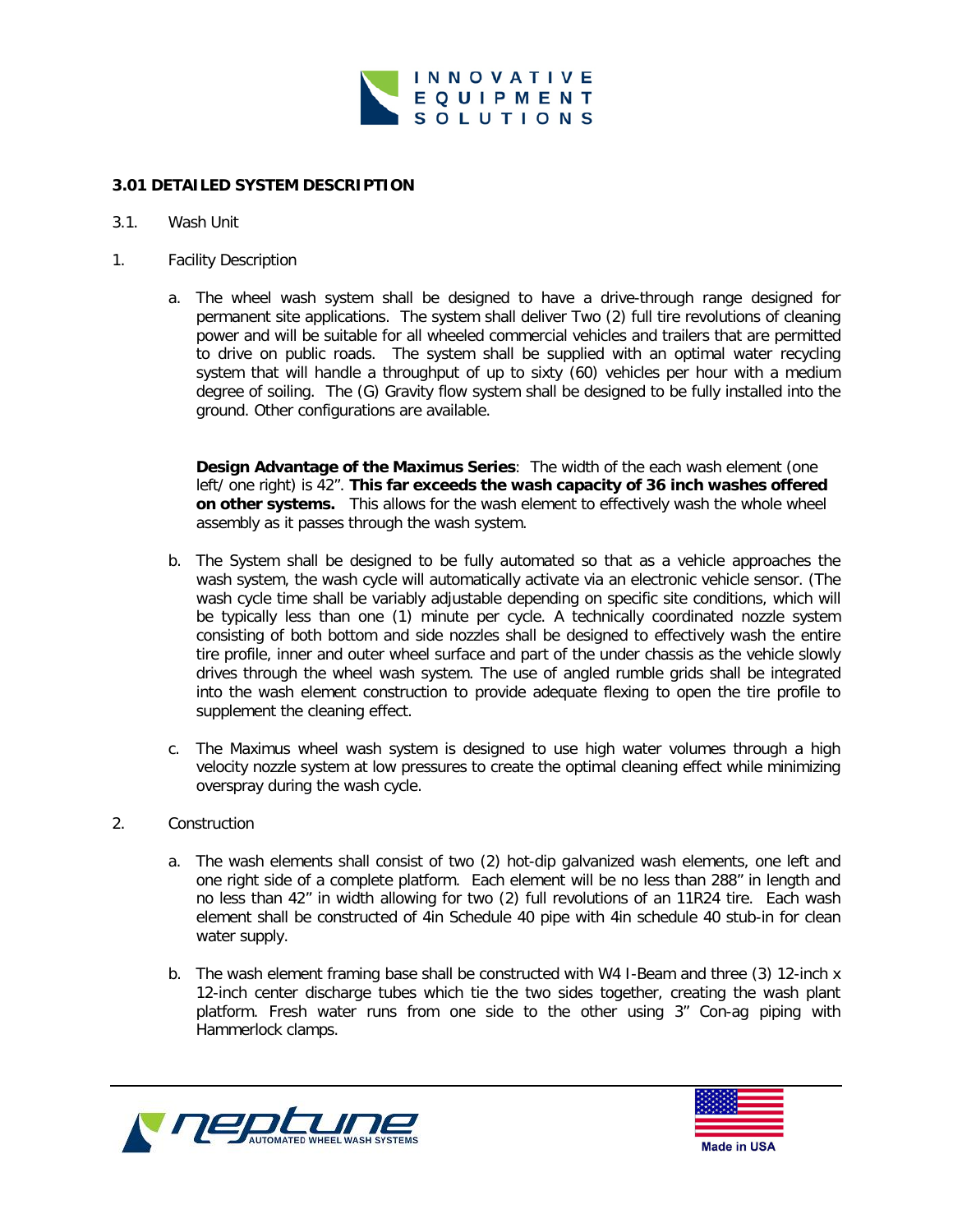

c. Each left and right side platform elements shall be designed to flange together at the 12"x12" discharge tubes. The robust steel structure of the Maximus Series guarantees the systems will never twist, bend nor buckle.

**DESIGN FEATURE: The round tubing eliminates the velocity drag on the water which increases the water delivery efficiency as well as eliminating a potential of frozen piping underneath the wash platform.** 

- d. Each wash element shall contain an integrated, steel internal sludge and water drainage sloped steel pan for rapid discharge of the wash water. **Each sloped steel pan shall be no longer than 12 feet to allow for rapid removal of the solids.**
- e. The elements shall be designed to take a maximum axle load of 32,500 lbs.
- f. The wash elements shall include galvanized plate steel center and end covers manufactured from ¼" checker plate which lock onto the wash element frame.
- g. Each wash element shall be designed to be installed 21" into the ground to allow for unimpeded ground-level access.
- h. **Each wash element shall be designed for use on a flat surface and shall have an interior track width of no less than 120 inches.**

**Design Advantage of the Maximus Series:** Water Management of the system: The Maximus System specified herein shall be designed with internal channels that run perpendicular underneath the center wash areas. Each wash element on the system is constructed with an integrated, sloped floor that is designed to capture and discharge the spent water as the system is running. **As the system runs, the wash water gravity flows from the unit into an adjacent settling basin via two (2) discharge chutes that are provided with the system.**

- 3. Nozzles and Spray
	- a. The system shall incorporate two hundred eighty eight (288) stationary  $\frac{1}{4}$  spray nozzles providing a complete coverage of the tire profile, outer and inner wheel surfaces and part of the chassis.

**DESIGN ADVANTAGE:** The side curtains of the Maximus Series are constructed with an internal header that conveys the water to the nozzles eliminating external piping that can easily be damaged by the vehicles as the travel through the wheel wash system.

- b. Two (2) sets of side spray nozzles shall be inset into the sidewalls to eliminate the possibility of damage from over width vehicles. Each side spray shall consist of twelve (12) one half (½) inch nozzles that are manufactured as a three part ball nozzle assembly. The three-part ball nozzle assembly that will allow for easy field-adjustment of the spray path.
- c. Each set of nozzles shall be mounted at a minimum height of 31 inches and will be fully adjustable. Fixed nozzles should not be allowed in this application.



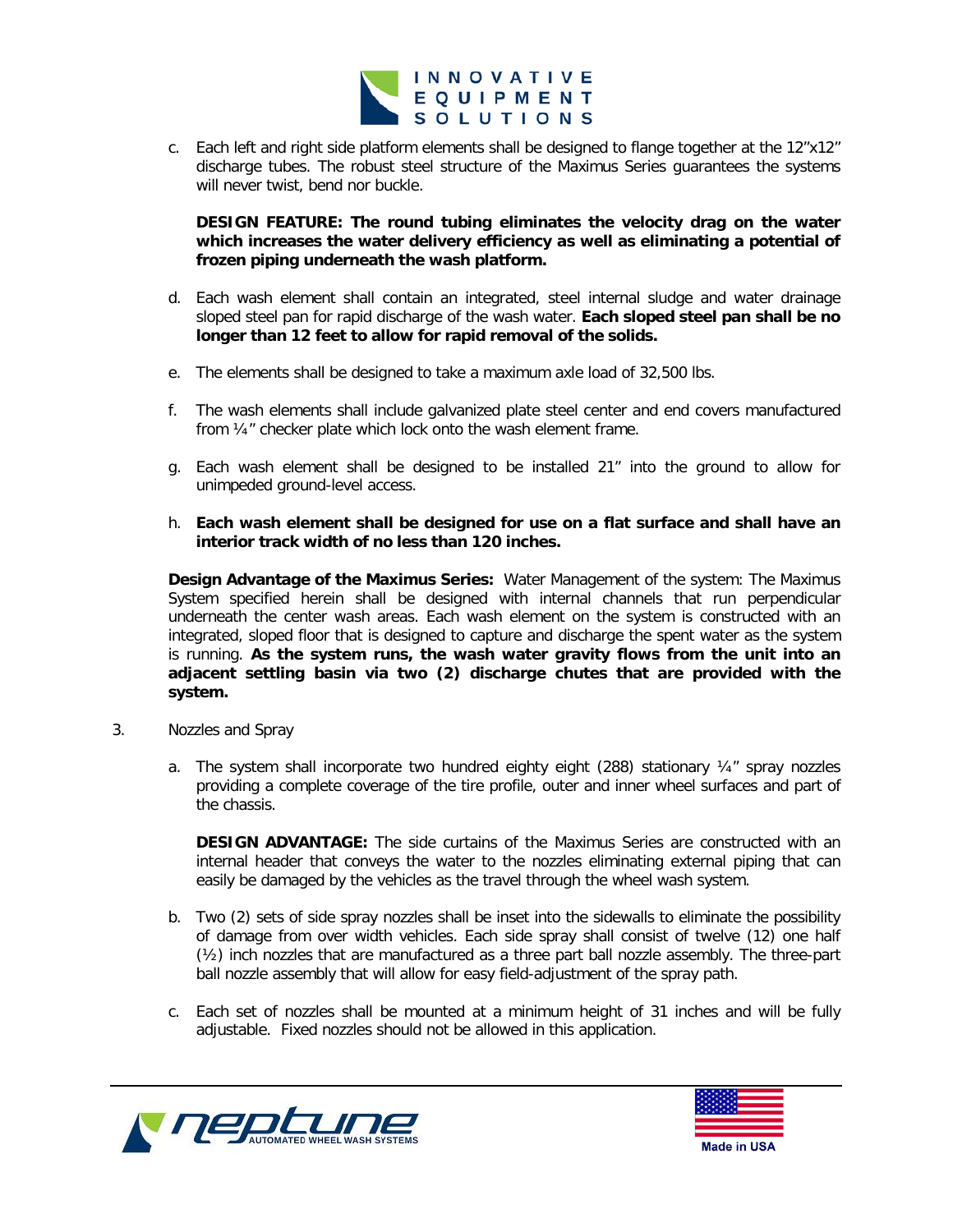

**Design Advantage:** Side spray nozzles can be adjusted for a site specific spray pattern customized to suit customers' needs.

#### 4. Pump(s)

- 1. General
	- a. The Maximus II Tire Revolution wash system shall incorporate two (2) Heavy Duty Submersible HOMA WASTE WATER Pumps; Model No. AMX 434 for the wash cycle. Please Note: Dewatering Pumps are not suitable to this application due to the caustic and abrasive nature of the solids.
	- b. Each pump shall have a maximum capacity of 815 gallons per minute, with an actual delivery capacity at the nozzle of 520 gpm for a total of 1,040 gallons per minute (given 2 pumps) at rate of 28 to 40 psi. **(Our stated pump capacity is actual volume delivered at the nozzles vs. the competitors theoretical calculation)**
- 2. Detailed Description
	- a. Each pump shall be 7.5 Horsepower, 480 Volt, three phase power for cost efficient operation. Soft starters will be used to minimise the amperage draw.
	- b. Each pump shall have a Five (5) Year guarantee from manufacturer; 18 months full replacement; remaining years; pro-rata replacement based on use.
	- c. In the event of a failure, the pump must be able to be rebuilt. HOMA pumps are the only wheel wash pumps that are capable of being rebuilt that offered in the wheel wash industry.
	- d. Each pump shall have bearings that are designed to meet B-10 life of 50,000 hours
	- e. Each pump shall be provided with a standard ANSI 150 $#$  Flanged Connection; the use of NPT connections shall not be permitted
	- f. Each pump shall include a Factory Dynamically Balanced impeller as in accordance with the National Hydraulic Institute.
	- g. Pump components shall consist of the following materials
		- i. Motor housing Cast iron ASTM A48, Class 40B
		- ii. Shaft AISI 430F stainless steel
		- iii. Fasteners AISI 304 stainless steel
		- iv. Volute Cast iron ASTM 48, Class 40B
		- v. Mechanical seals (2) Silicon carbide vs. silicon carbide
		- vi. O-Rings Nitrile rubber<br>vii. Impeller Cast iron AST
		- Impeller Cast iron ASTM A48, Class 40B
		- viii. Upper bearing deep groove ball bearing
		- ix. Lower bearing double row angular ball bearing



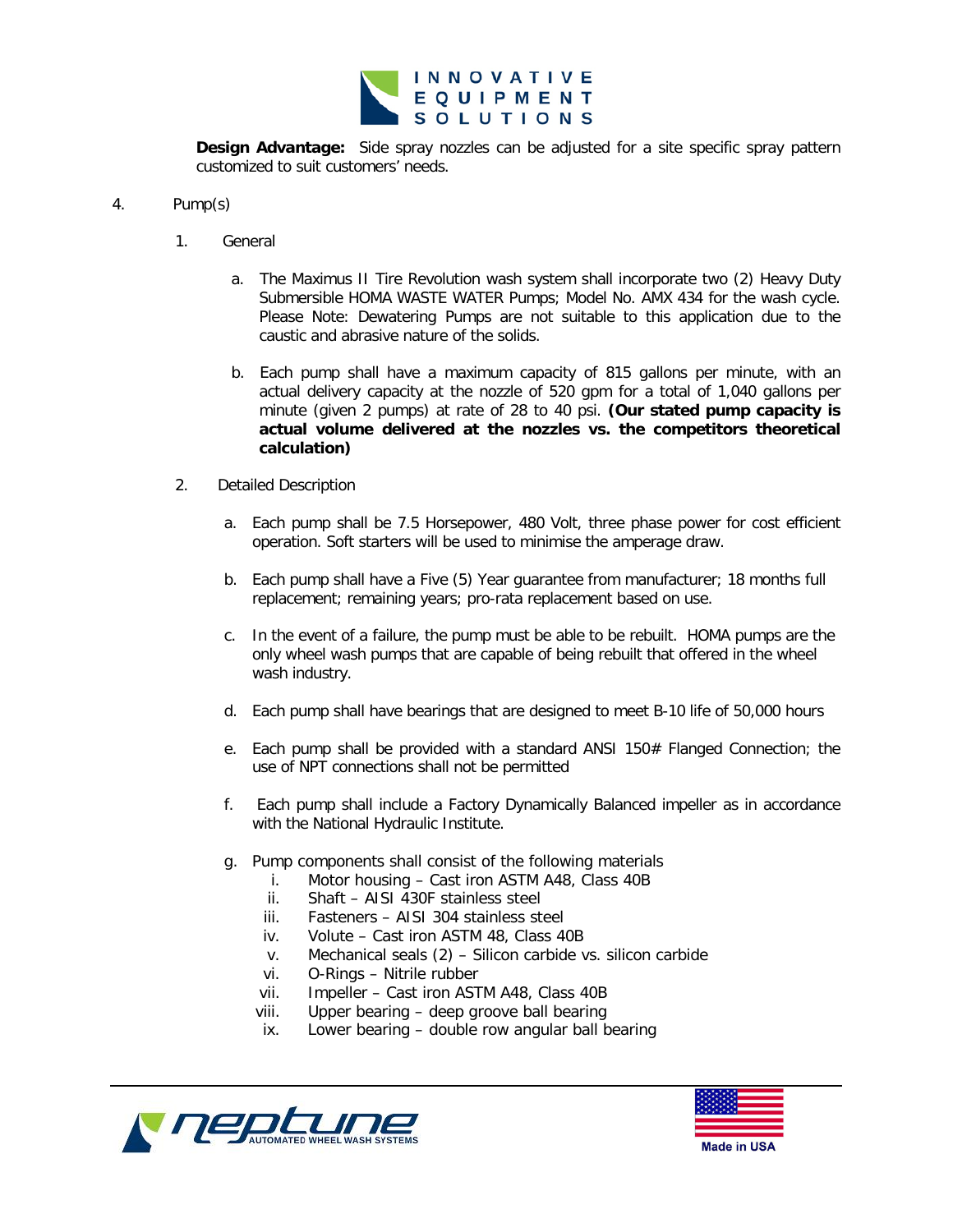

- h. Each pump shall be driven by a submersible squirrel cage induction motor. Motor shall be NEMA MG30, design B for continuous duty, and capable of sustaining 10 starts per hour. Motor shall operate without brushes or arc producing devices. All stator sidings and leads shall be insulated with moisture resistant Class F insulation, capable of withstanding 155 degrees C. maximum temperature, dipped and baked three times. Upon assembly the stator shall be heat-shrink fitted into the stator housing.
- i. Each stator phase of winding shall contain an embedded temp. sensor wired in series, which will be used to disconnect electric power if winding temp. exceeds 140 degrees C., and will automatically reset when the winding temp. returns to normal. Motor shall have a service factor of 1.15.
- j. Guide rails, chain, and piping inside wet wells shall be 304 stainless steel. Shutoff valves will be Val-Matic plug valves as shown on the plans. Check valves shall be Val-Matic. Check valves shall be equipped with tapped bosses to accommodate the addition of back-flush mechanisms and valve position indicators or position switches.

# **Design Advantage of Auto-Coupler**

The HOMA Auto Coupling System is designed to mount in the bottom of the tank to serve as the Coupling station for each pump. Each coupler is attached to dual stainless steel rods that run from the coupler to the top of the tank and is designed to allow the pump to run up and down the rail. This allows a pump to be removed or added without the need to dewater the tank. Pumps that require the operator to enter the tank should not be permitted in this application.

This option includes:

- i. Two (2) HOMA Auto Couplers and check valves
- ii. Two (2) sets of dual rails, constructed to match the depth of the clear water chamber of the water recycling and solid separation tank.
- iii. Two (2) 4" Full Port Ball Valves
	- -Like used for isolation on the Tracinators, only larger
	- -One on each pump discharge right off the header
- 5. Prefabricated Steel Water Recycling and Solid Seperation Tank
	- a. General Description
		- i. The Maximus II series is coupled with a Prefabricated water recycling and solid separation tank with a TRUE useful volume of 10,000/15,000/20,000 gallons.

**DESIGN ADVANTAGE:** The useful gallons of the Maximus Series Water Recycling and Solid Seperation Tank is calculated at a distance of 12 inches from the top of the tank which allows for protection from overflow in the event of a large rain and delivers a FULL stated gallon capacity. (10,000, 15,000, 20,000)

ii. The tank is constructed to be self-supporting consisting of  $\frac{1}{4}$  inch channel frame and steel plate supported by and I beam base.



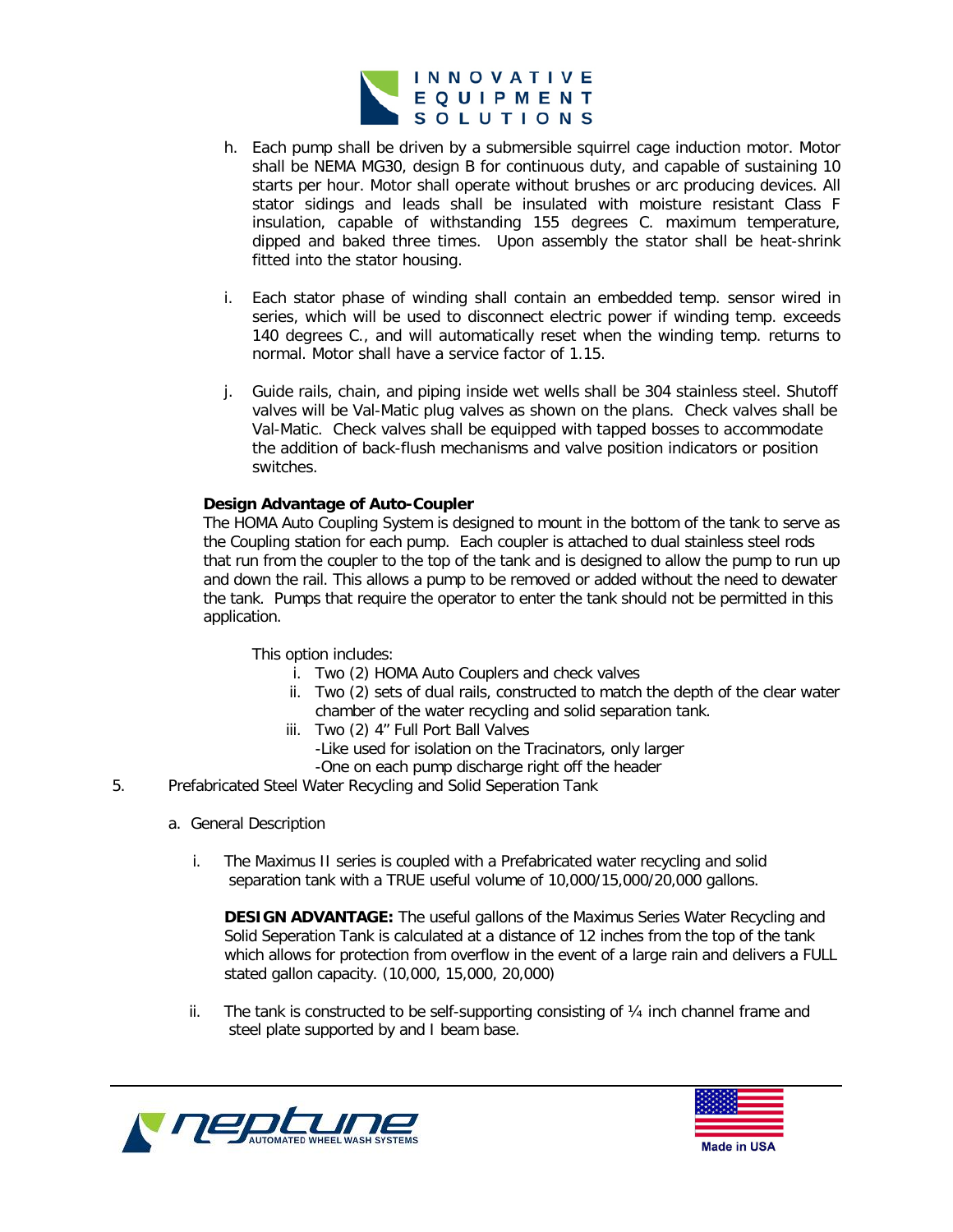

- iii. The tank in an empty condition is capable of withstanding the ground pressures and forces resulting from a passing by, fully loaded truck and can be used above ground as needed.
- iv. Includes two (2) overflow weir walls to help increase the tanks effectiveness to settle out solids.
- v. Inner and outer surfaces are painted.
- vi. The pump station and water delivery unit in the tank shall include a steel header to mount onto the top of the water recycling tank allowing for a streamlined installation and unrestricted water flow
- vii. The tank shall include automatic water-level controls via a ball float valve, (Note 2" NPT Fresh Water Connection).
- viii. Grease Zerk hose extensions are run from the pumps to a bolt on flange/header for Zerk fitting accessibility while the tank is full.<br>External dimensions:  $-10k = 88<sup>n</sup>$  wide
- ix. External dimensions:  $-10k = 88$ " wide, 442" in length, 88.87" in height  $-15k = 98$ " wide, 527.56" in length, 95" in height
	- $-20k = 97.9375$ " wide, 436.125" in length, 124.375" in height

**DESIGN ADVANTAGE**: The Scraper Conveyor for the Maximus Series is constructed with a dual paddle conveyor and a 1 ½ HP motor for added stability and to avoid downtime.

- 6. Electrical Control Panel
	- 1. General
		- a. Each Panel shall be manufactured in the United States per each customer's order and can easily be customized to meet site- specific requirements.
		- b. It shall employ electrical technology in accordance with Standard EN 60 439.
		- c. The panel shall be equipped with the following additional features: Chase Controller for ease of operation. U.L. 508A listed for Enclosed Industrial Control Panels; Minimum 1KVA transformer (480 volt only); 120V or 480V chemical pump or auger; Elapsed time meter: Seal failure light; Phase failure protection (3 phase only); Swing dead front door with non-fused disconnect; Easy pump hook up; Thermal pump shut down; and Seal fail pump shut down.

**DESIGN ADVANTAGE:** The Chase Controller supplied with the system was designed specifically for this application. The Controller allows the operator to easily adjust the operation of the system. In the event of a failure within the panel, the Controller can be replaced in a matter of minutes.

- d. The system manufacturer shall supply a Model 101 carsense senor, which shall be hardwired to the control panel, and remotely mounted underground alongside the entrance.
- e. The panel shall include Automatic Reset of Sensor to eliminate inaccurate counts due to trucks entering the system too close together.



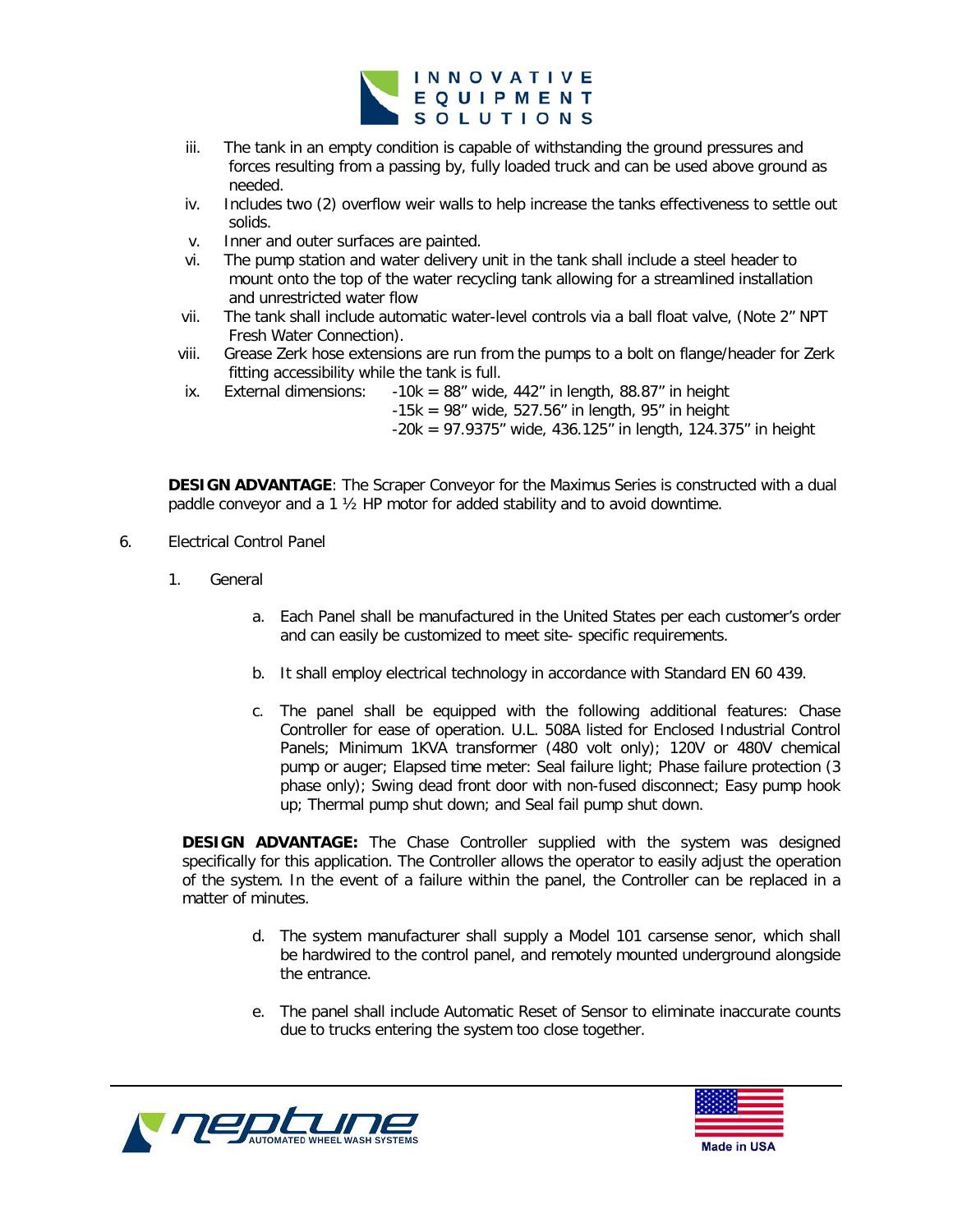

- f. The wash system shall include a control center as part of the complete package and shall be supplied by the wheel wash system manufacturer.
- g. The control center shall be manufactured in the United States and shall be constructed to meet each site-specific requirement as recommended by the wash system manufacturer to meet the specifications herein.
- h. The control center will be made of Stainless Steel in accordance with Standard EN 60 439-1 and shall be for 480 volt, 3 phase, 60 hertz service.
- i. The control center shall be equipped with the following additional features;
	- i. U.L. 508 Listed for Enclosed Industrial Control Panels.
	- ii. Minimum 1 KVA Transformer (480 volt only).
	- iii. 120 or 480 volt variable speed motor, Elapsed Hour Meter, Seal Failure Light, Phase Failure Protection (480 volt only)
	- iv. The enclosure shall be supplied with non-fused disconnect.
	- v. The exterior controls shall include, but are not limited to: Pump H.O.A. Switches, Pump Run Lights, Pump Seal Fail Lights, Elapsed Hour Meters for each pump, exterior Alarm Strobe Light for Pump Failure & Exterior 120 volt GFI Receptacle.
- 2. Detailed Description
	- a. The controls for the pump shall be contained in a stainless steel enclosure meeting NEMA 4X requirements with a hinged door, neoprene gasket and drip shield. The sub-panel shall be painted steel. electronic technology for protection against overvoltage peaks, impermeability to electromagnetic interference, and reverse polarity. LED and pilot lens shall be same color in order to maintain increased brightness and maintain color purity.
	- b. All pilot lights and switches shall be properly labeled as to function. The labels shall be ¾" by 3" two layer laminated plastic, white on black background. The labels shall be custom engraved by the control panel manufacturer and fastened to the dead front with corrosion-resistant screws.
	- c. Pump control panel shall incorporate seal failure relays into control operation. Should water penetrate the lower seal of the pump, an adjustable seal failure relay shall be energized via the pump manufacturer's seal fail probe, alerting the operator of impending pump failure. The relay shall energize a pilot light on the operator dead-front. The relay shall be 120VAC and be adjustable to 100k ohms.
	- d. The incoming power shall be 480 volts, 3 phase, 60 hertz service. Terminal blocks with box type lugs shall be supplied to terminate all wiring for floats and heat and seal sensors for the pump, if required. The pump leads shall be terminated at the overload relay or at box type terminal blocks. The terminal blocks for the float connections shall be on the pump controller.



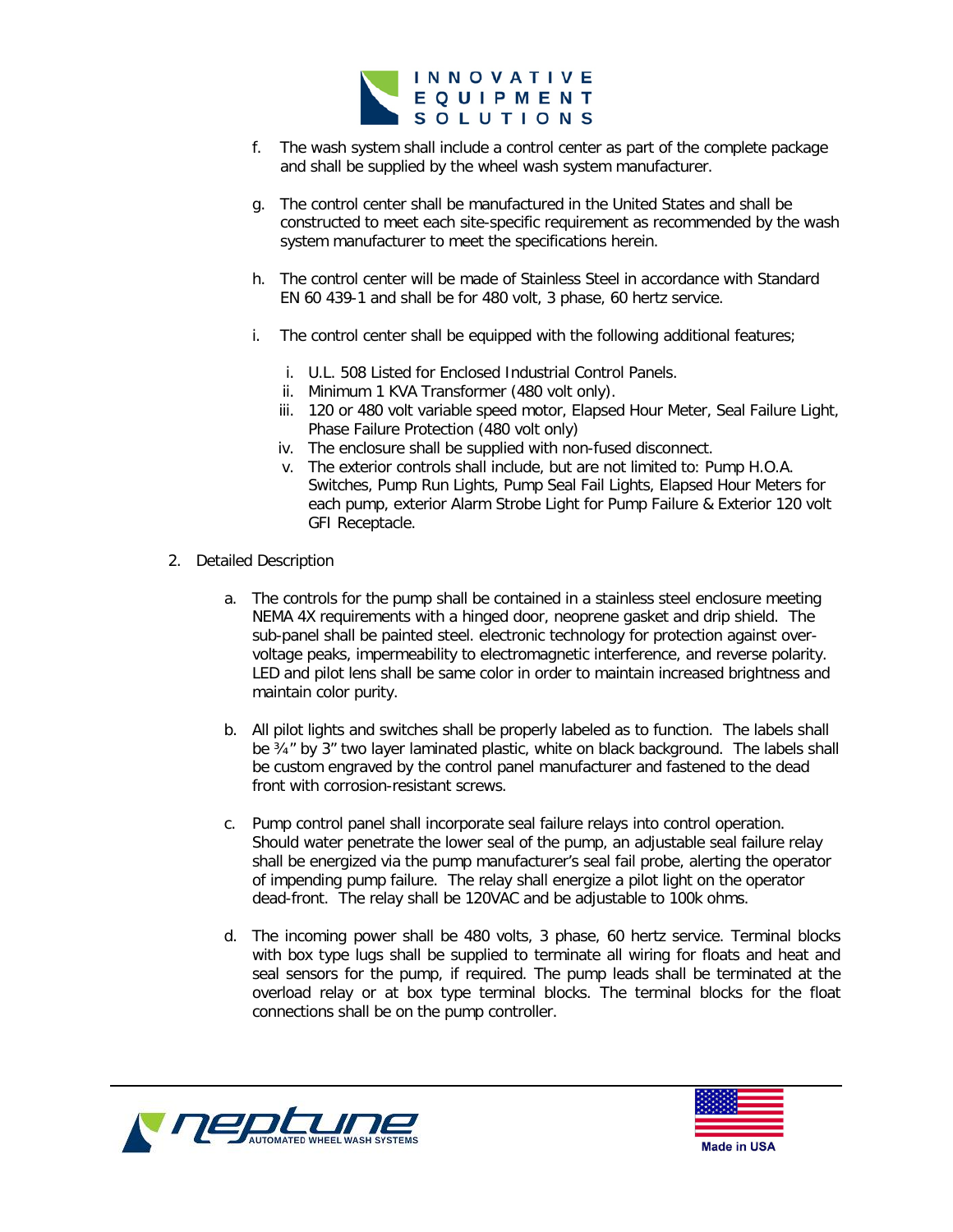

- e. A circuit breaker shall be used to protect from line faults. The panel shall have a main power disconnect interconnected with a handle on the dead front for safety, and to disconnect the pump from the incoming power. Circuit breaker shall be thermal magnetic and sized to meet NEC requirements for motor controls.
- f. The magnetic starters shall include a contactor with a minimum mechanical life of 3,000,000 operations and a minimum contact life of 1,000,000 operations. A definite purpose contactor shall not be acceptable. Contactor shall be sized for 125% of pump full load amps.
- g. The magnetic starter shall include an overload relay which is ambient temperature compensated and bimetallic. The overload relay shall have test and reset buttons. The overload relay shall be capable of being set in either manual or automatic reset mode. In The enclosure shall have provisions for padlocking. A nameplate shall be permanently affixed to the panel and include the model number, voltage, phase, hertz, ampere rating and horsepower rating. A warning label against electric shock shall be permanently affixed to the outer door.
- h. Hand-Off-Auto switches shall be provided for each pump. All switches and push buttons shall be mounted on a corrosion-resistant operator safe dead front with a corrosion resistant, full-length hinge. The hand-off-auto switch shall be 3 position, NEMA 4, industrial heavy-duty oil-tight type. Pilot lights shall be furnished for each pump for run status and seal failure. All pilot lights shall be mounted on the corrosion-resistant operator safe dead front. The pilot lights shall be the LED pushto-test type, NEMA 4, industrial heavy-duty oil-tight type. All pilot lights shall be full voltage LED type for long life. LED's shall use opto-electronic technology for protection against over-voltage peaks, impermeability to electromagnetic interference, and reverse polarity. LED and pilot lens shall be same color in order to maintain increased brightness and maintain color purity.
- i. The manual mode, reset shall be accomplished only by the operator by means of a push button reset mounted on the dead front. Overload push button reset shall match the pilot lights and switches. At 6 times full load amps the overload relay shall trip within 10 seconds or Class 10 rated overload relays shall be required.
- j. Control voltage shall be 120 VAC and may be accomplished by the means of a transformer or available line voltage. A control fuse and on/off switch shall protect and isolate the control voltage from the line. Control transformer shall have primary and secondary circuit protection.
- k. Wire ties shall be used to maintain panel wiring in neat bundles for maintenance and to prevent interference with operating devices. All wiring shall be color-coded to facilitate maintenance and repair of the control panel. Where a color is repeated, number coding shall be added. A schematic shall be permanently attached to the inside surface of the front door.
- l. All ground connections shall be made with ring tongue terminals and star washers to assure proper ground.



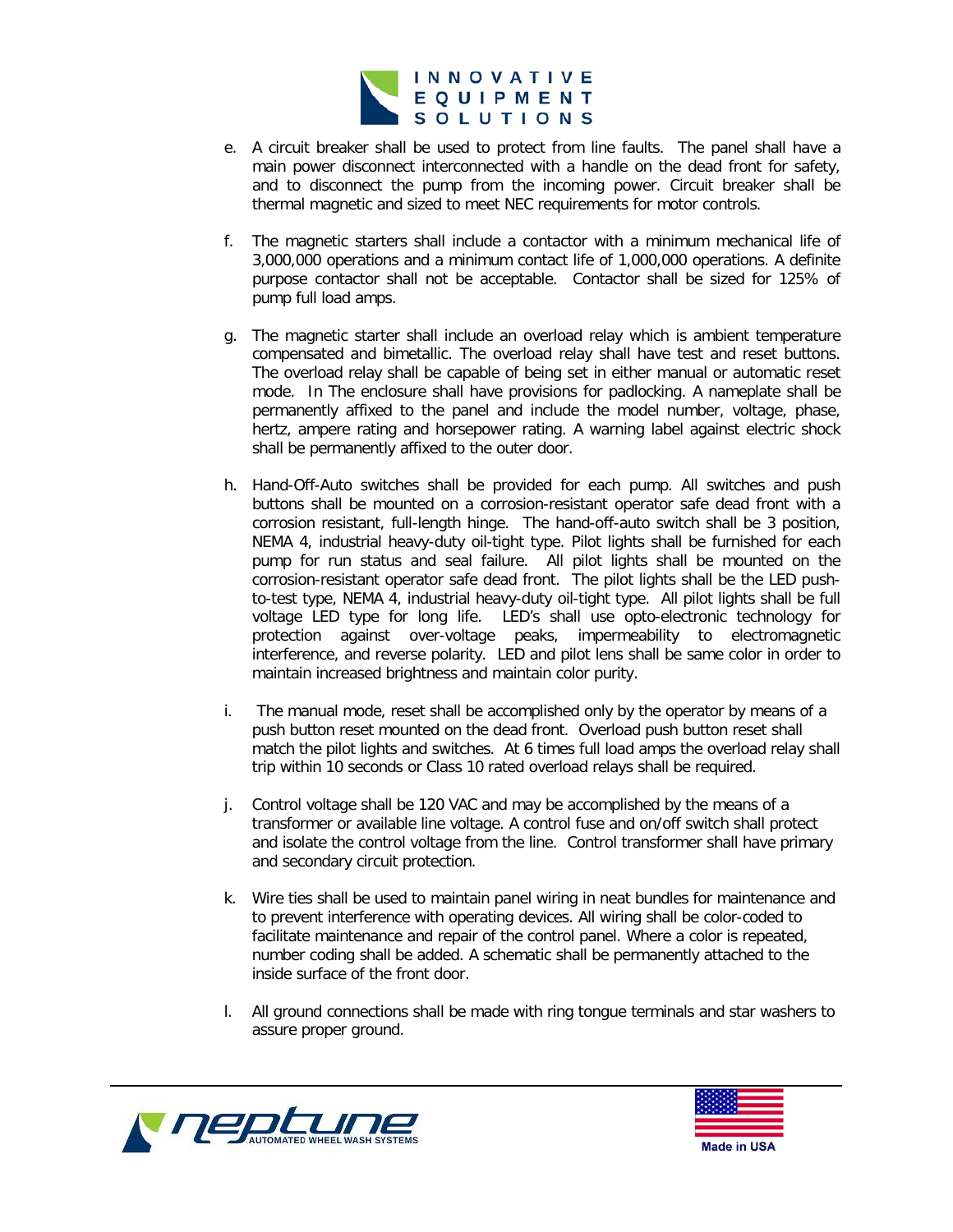

- m. The Control panel should be built in the United States with non-proprietary components and shall be equipped with the following additional features.
	- i. U.L. 508A listed for Enclosed Industrial Control Panels. (Standard construction only)
	- ii. Minimum 1KVA transformer (480 volt only)
	- iii. Elapsed time meter
	- iv. Seal failure light
	- v. Phase failure protection (3 phase only)
	- vi. Swing dead front door with non-fused disconnect
	- vii. Easy pump hook up<br>viii. Thermal pump shut
	- Thermal pump shut down
	- ix. Seal fail pump shut down
- 7. Plumbing Package
	- 1. General
		- i. All waterlines, connections, and waste water discharge channels. Please note that all piping must be installed to allow for drainage back to the pumps.
	- 2. Detailed Description
		- i. The pipe and plumbing shall include; header system for the tank, auto couplers, check valves, stainless rail assemblies, plumbing, valves, flanges, and gaskets per finalized plans (site specific).
		- ii. Note that the plumbing package components shall include all plumbing that is required at the site per the finalized drawing. If field adjustments are made and additional parts are required, then it is the responsibility of the contractor to supply the additional materials.
		- iii. Please note that during installation the system is designed to have positive drainage back to the pumps, per the finalized plans.
- 8. Additional Features of The Wash System
	- a. Undercarriage Wash
		- i. This feature shall consist of an array of nozzles located in the center cover of the wheel wash and will focus directly on the undercarriage of the vehicles.
		- ii. This feature shall include one (1) additional 7.5 HP HOMA pump.
	- b. Clean out Ports
		- i. Series of pipe outlets provided access for cleaning to each wash cross tube.



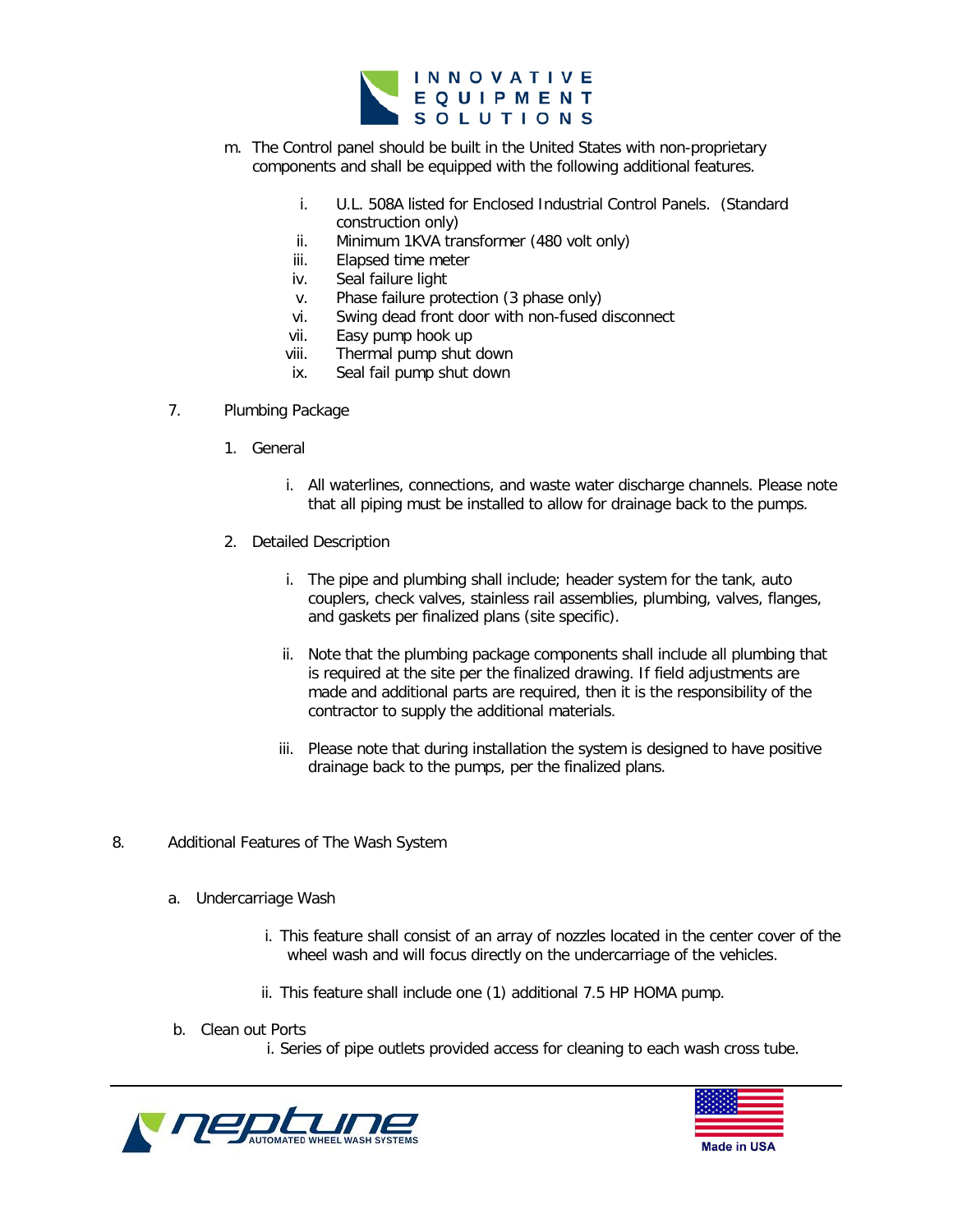

ii. Each outlet includes a galvanized plug for ease of maintenance.

# 9. Flocculent

- 1. Dry Flocculent Dispensing Systems
	- a. The flocculent delivery system shall include a screw conveyor and hopper system that will provide adjustable, metered amounts of dry flocculent.
	- b. The flocculent shall be discharged from the screw conveyor and be fed into the water system where it can be optimally mixed, thus ensuring good sludge settlement.
	- c. The polymer provided shall be specially manufactured to be water soluble to facilitate the solid separation process and shall require a minimal amount per wash cycle.
	- d. The feature shall include one (1) front opening, footed stainless steel flocculent box for the storage of the hopper .
	- e. The wheel wash system manufacturer shall offer flocculent for sale to the end user on an "as needed" basis.
- 10. Features for Water Recycling and Solid Separation Tank
	- a. Grating for Tank
		- i. The water recycling and solid separation tank shall include welded floor grating that will cover the tank. The grating shall consist of 3/16" x 1-1/2" floor grating and steel grating edge tracks which slide over the wall of the tank allowing the grating to set flush with the top of the tank. Galvanized grating shall be optional per customer request.
	- b. Scraper Conveyor Extension
		- i. Offers additional time for dewatering the solids before they exit the tank.
		- ii. The extension adds 4 feet which delivers 2 additional feet of distance from the tank for discharge and 2 additional feet in height.
	- d. Integrated Safety Steps for Recycling tank
		- i. Designed for safe entrance and egress
		- ii. Includes safety rail
	- e. Exit Stop Light

i. Includes panel actuation for a red/green stop light to be mounted on the exit of the wash platform.

ii. Includes red/green stop light with mounting pole to be installed by others at a convenient locaton

# **4.01 Customer Satisfaction**

A. WARRANTY